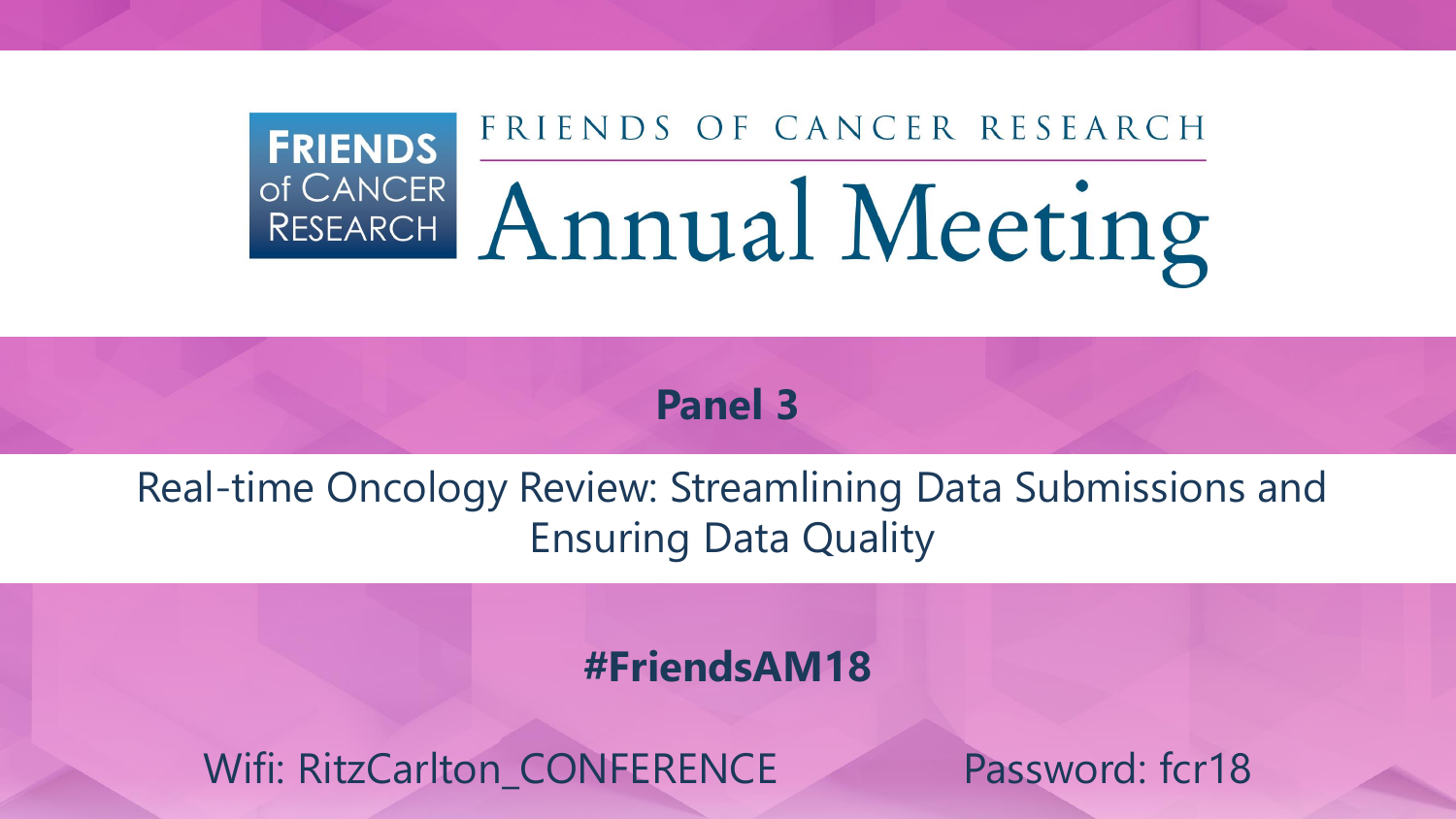# Panel 3 Participants

**Moderator:** Michael McCaughan, Prevision Policy

- Giuseppe Randazzo, U.S. FDA
- Jennifer Gao, U.S. FDA
- Jiten Rana, Novartis Pharmaceuticals
- Jonathan Cheng, Merck & Co., Inc.
- Karen Jones, Genentech, A Member of the Roche Group
- Katherine Couvillon, Patient Advocate



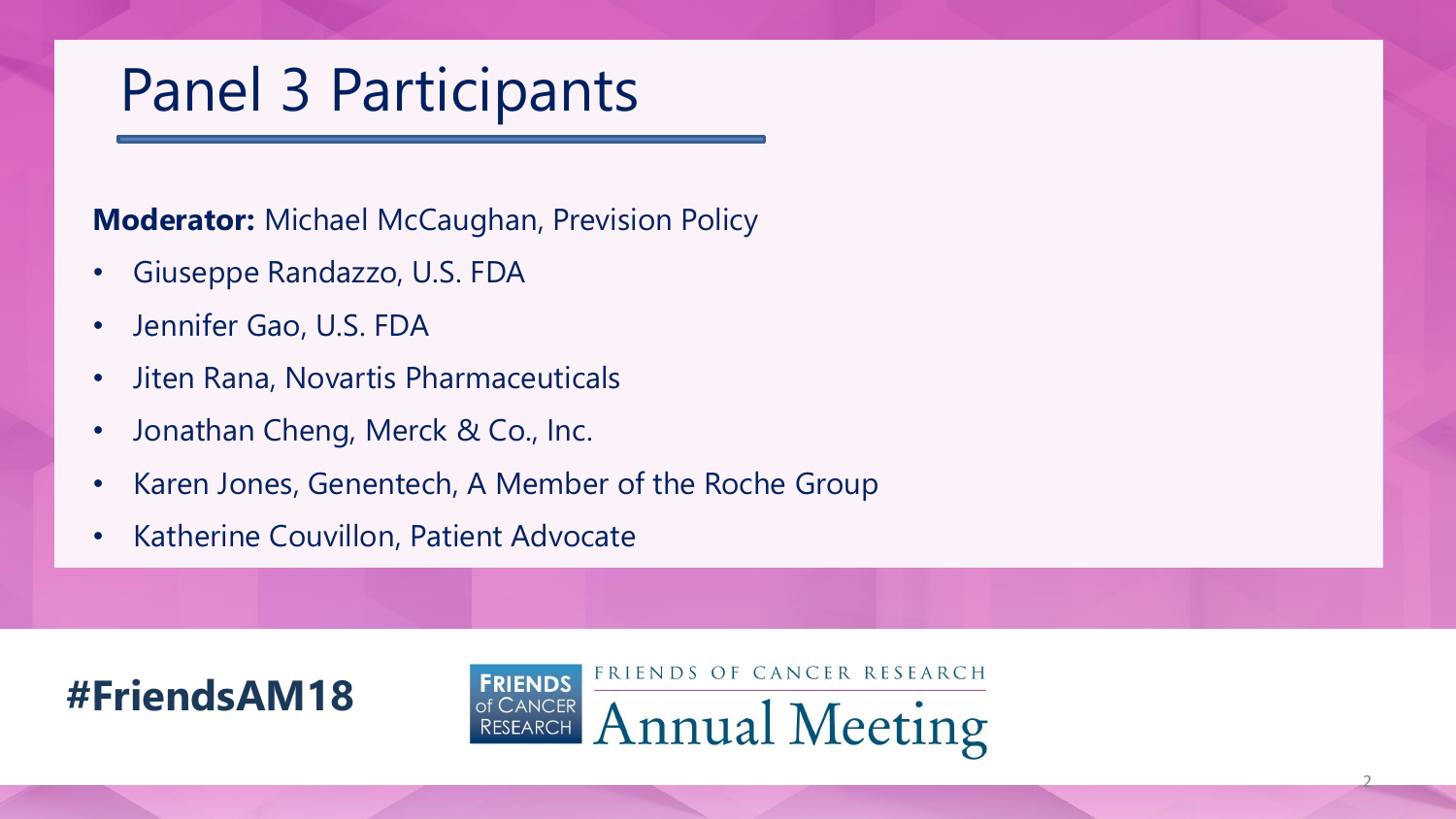

### **FDA Oncology Center of Excellence Pilot Programs: Real-Time Oncology Review (RTOR) & Assessment Aid (AAid)**

**Gideon Blumenthal, MD Jinzhong Liu, PhD Qi Liu, PhD Richard Pazdur, MD**

Friends of Cancer Research Annual Meeting

13-November-2018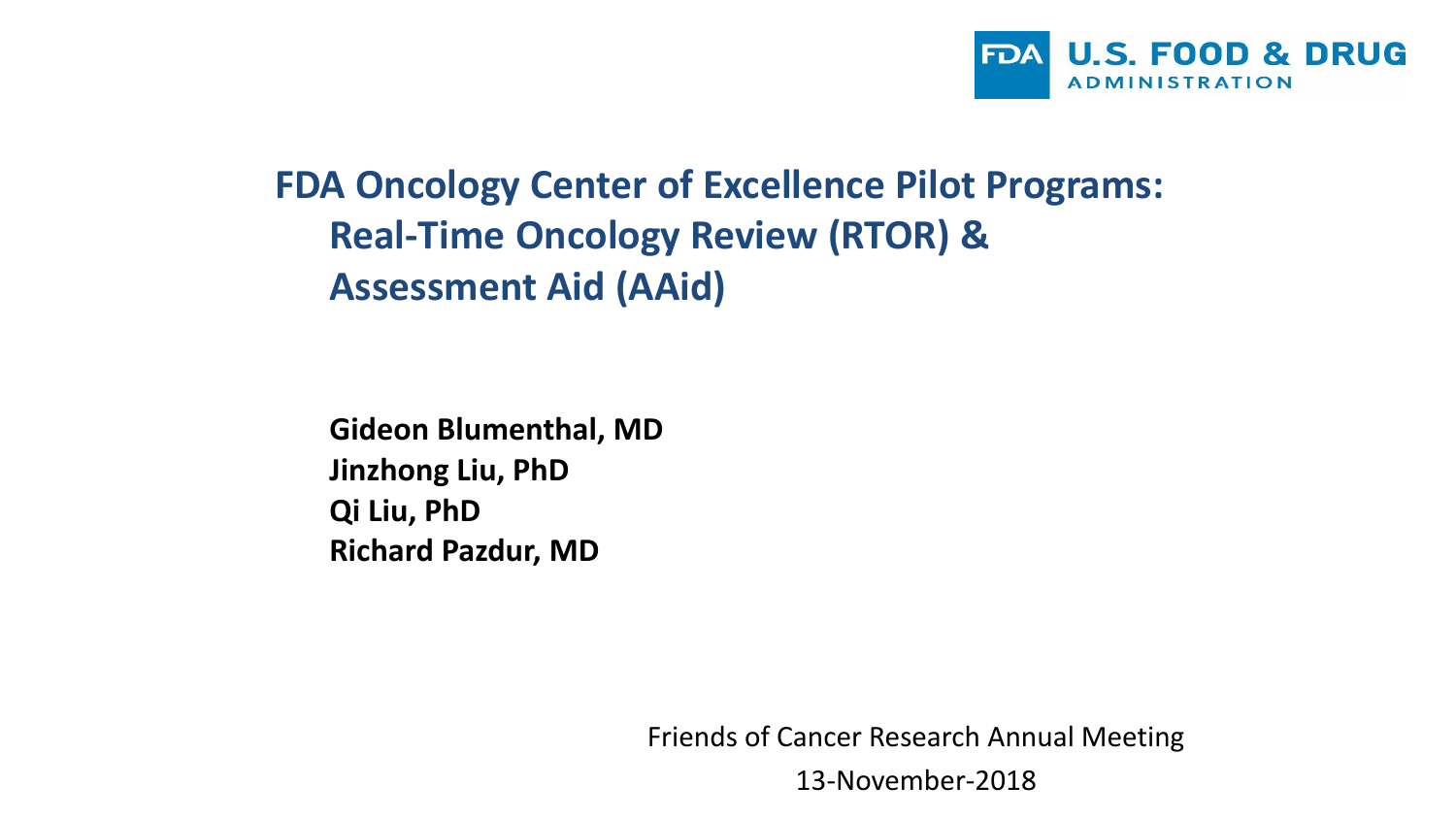



#### **The Approvals by the Office of Hematology and Oncology Products at FDA**

NME NDAs and New BLAs Efficacy Supplements

**Oncology Center of Excellence (OCE) Mission Statement: to achieve patient-centered regulatory decision-making through innovation and collaboration.**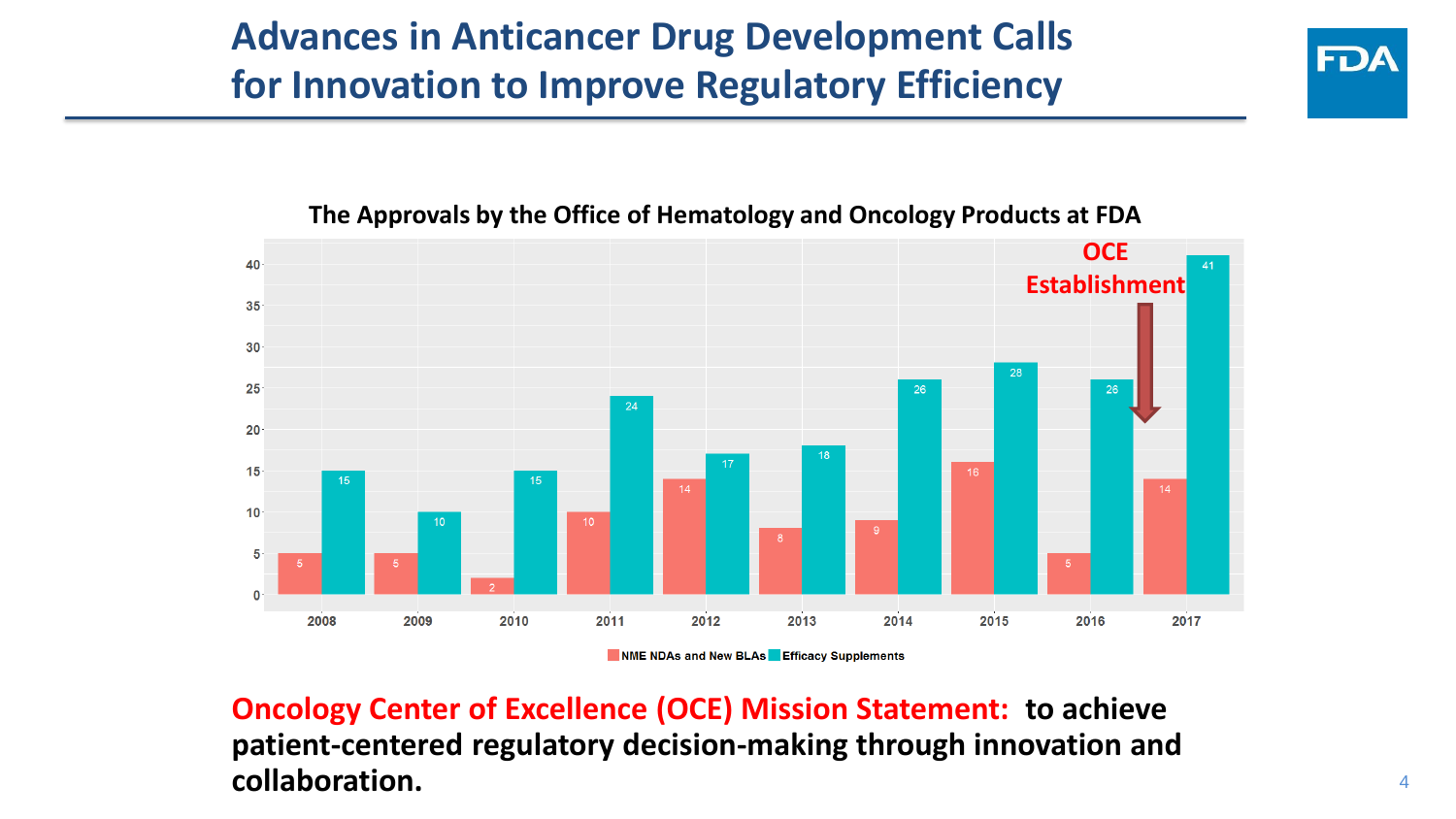### **Acknowledgement**



#### • **OCE**

- Tamy Kim
- Pamela Balcazar
- Jessica Boehmer
- Amy McKee
- Paul Kluetz
- Belinda Kallimanis
- Julia Beaver
- Amna Ibrahim
- Laleh Amiri-Kordestani
- Jennifer Gao
- Christy Cottrell
- Alice Kacuba
- Sakar Wahby
- Patricia Keegan
- Joseph Gootenberg
- Martha Donoghue
- Erin Larkins
- Lee Pai-Scherf
- Monica Hughes
- Melanie Pierce
- Leah Her
- Sharon Sickafuse
- Ann Farrell
- Angelo De Claro
- Albert Deisseroth
- Nicole Gormley
- Rachel Ershler
- Theresa Carioti
- Jennifer Lee
- Haleh Saber
- John Leighton
- Tiffany Ricks
- Ching-Jey Chang
- Reena Philips (CDRH)
- Donna Roscoe (CDRH)
- **Office of Biostatistics**
	- Rajeshwari Sridhara
	- Thomas Gwise
	- Kun He
	- Lisa Rodriguez
	- Jonathon Vallejo
	- Shenghui Tang
	- Erik Bloomquist
	- Yuan-Li Shen
	- Lola Luo
- **Office of Clinical Pharmacology**
	- Issam Zineh
	- Atiqur Rahman
	- Brian Booth
	- Yaning Wang
- Hao Zhu
- Pengfei Song
- Wentao Fu
- Fang Li
- Jerry Yu
- Runyan Jin
- Edwin Chow
- Mehul Mehta
- Rajnikanth Madabushi
- Sriram Subramaniam
- Ruby Leong
- Justin Earp
- Lian Ma
- Elimika Pfuma
- **Office of Pharmaceutical Quality**
	- Michael Kopcha
	- Lawrence Yu
	- Giuseppe Randazzo
	- Steven Kozlowski
	- Don Henry
	- **Office of Regulatory Affairs**
		- Alonza Cruse
		- Nancy Rolli
- **Industry Participants**
- **Patients and Patient Advocates**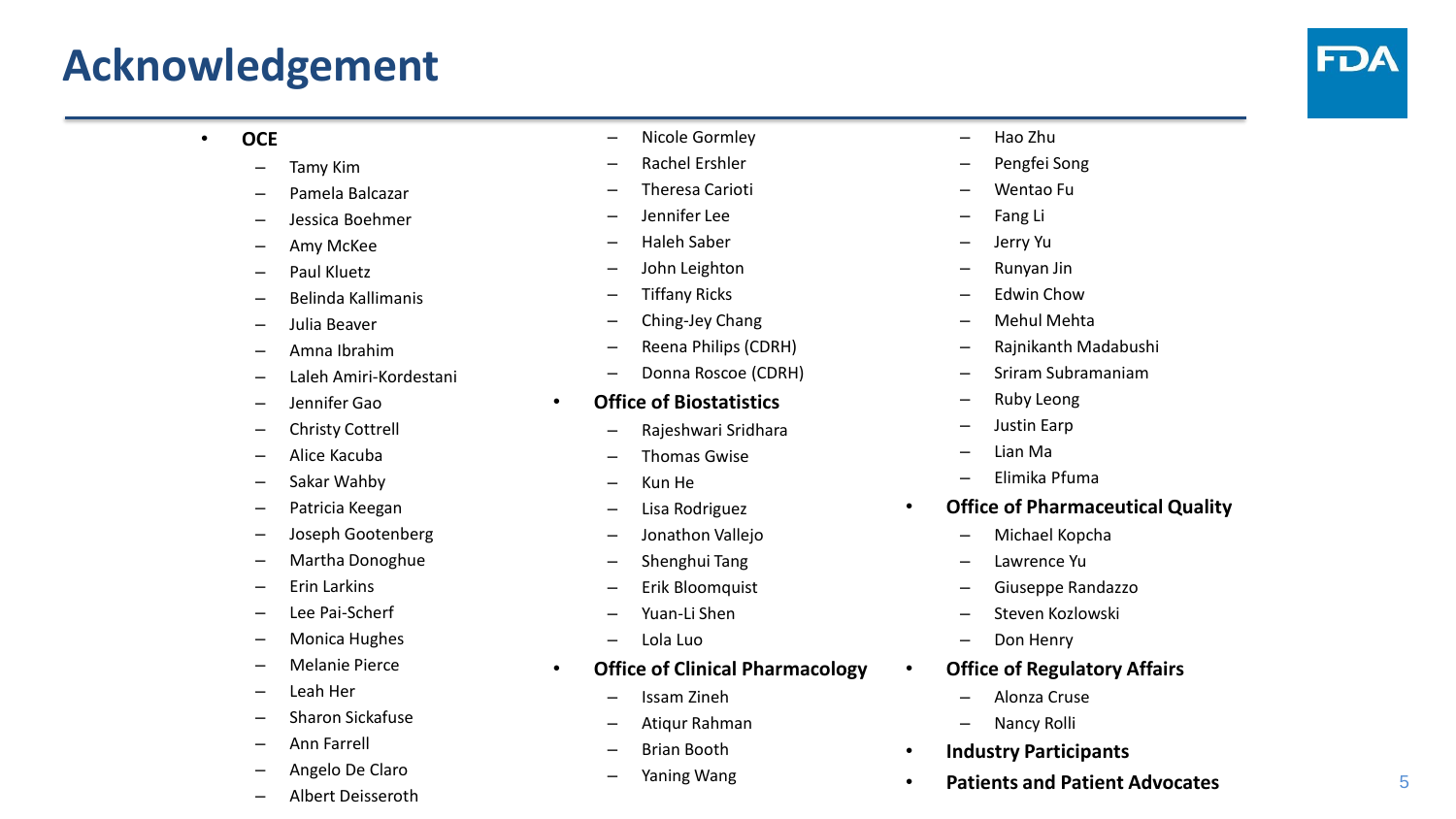



- **1. Real-Time Oncology Review (RTOR)**
- **2. Assessment Aid (AAid)**
- **3. Pilot Cases**
- **4. Feedback Received**
- **5. Preliminary Conclusions**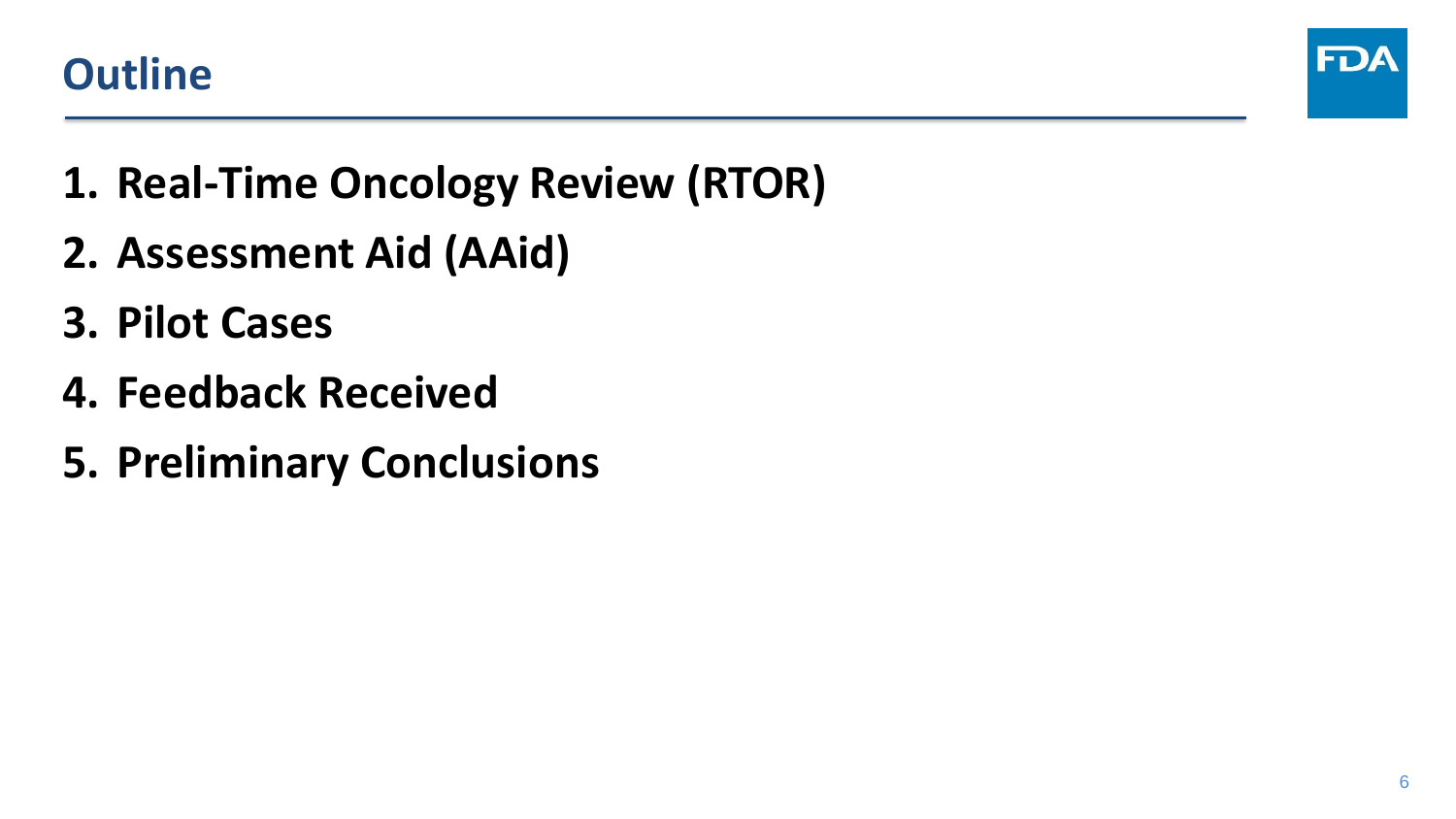### **Real-Time Oncology Review (RTOR)** What Is It?



- A pilot review process allowing for earlier review of data prior to full application submission and interactive engagement with the applicant
- RTOR is currently implemented only for supplemental NDAs and BLAs
	- Inclusion Criteria
		- o Drugs participating in an expedited program
		- o Straight-forward study designs
		- o Endpoints that can be easily interpreted
	- Exclusion Criteria:
		- o Studies conducted exclusively outside the United States
		- o Supplements with CMC formulation changes
		- o Submissions with companion diagnostics
	- Flexibility may be exercised at the discretion of the review division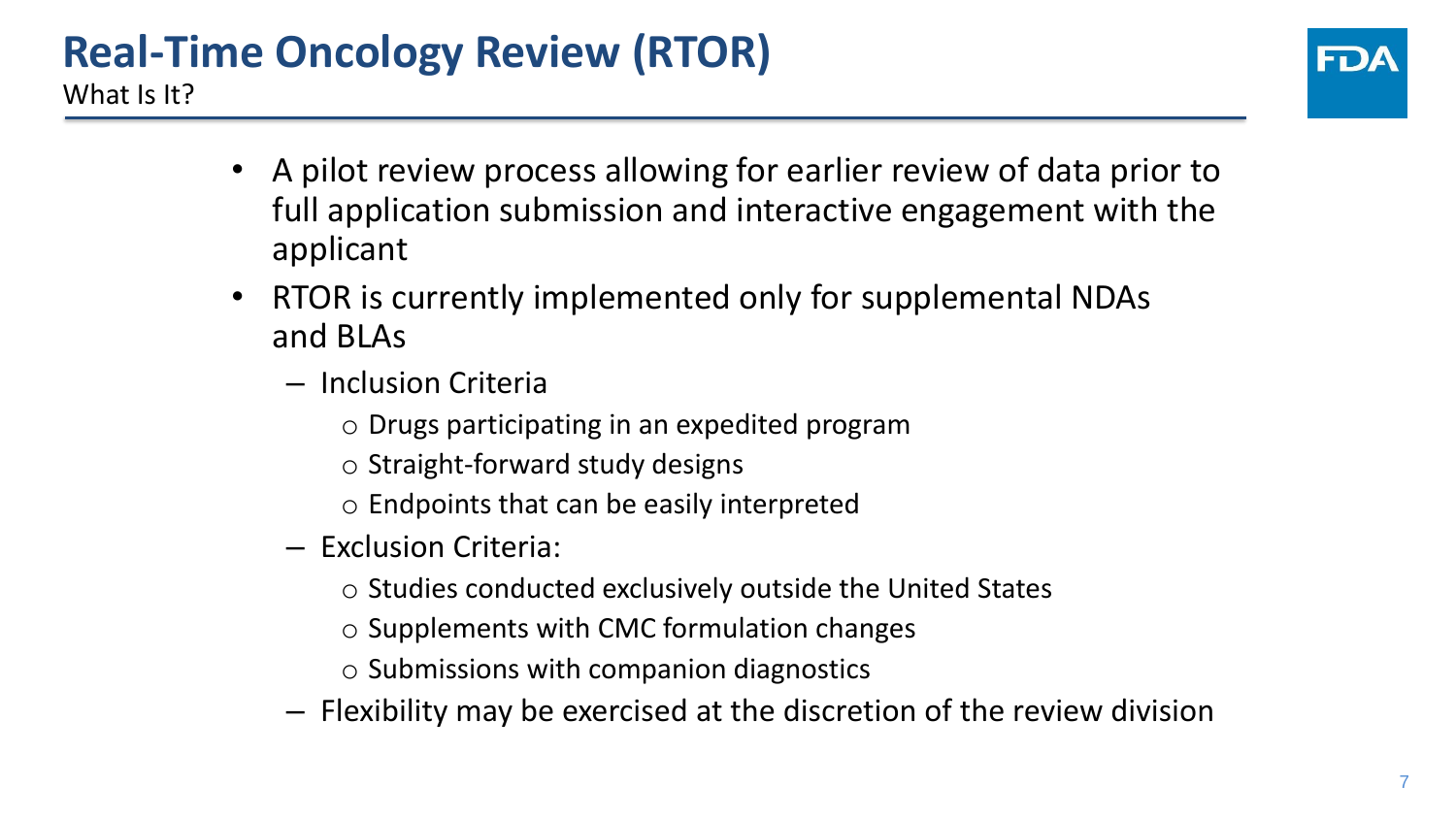

- Problems
	- Lack of timely communication between the applicant and FDA can lead to issues in application submission
	- NDA/BLA submissions are not always "fit for purpose"
- Goals of RTOR
	- 1. Enable early interactive communication between applicants and FDA multi-disciplinary review teams
	- 2. Frontload some review activity and identify key regulatory issues prior to official application submission
	- 3. Explore a more effective review process while maintaining and improving review quality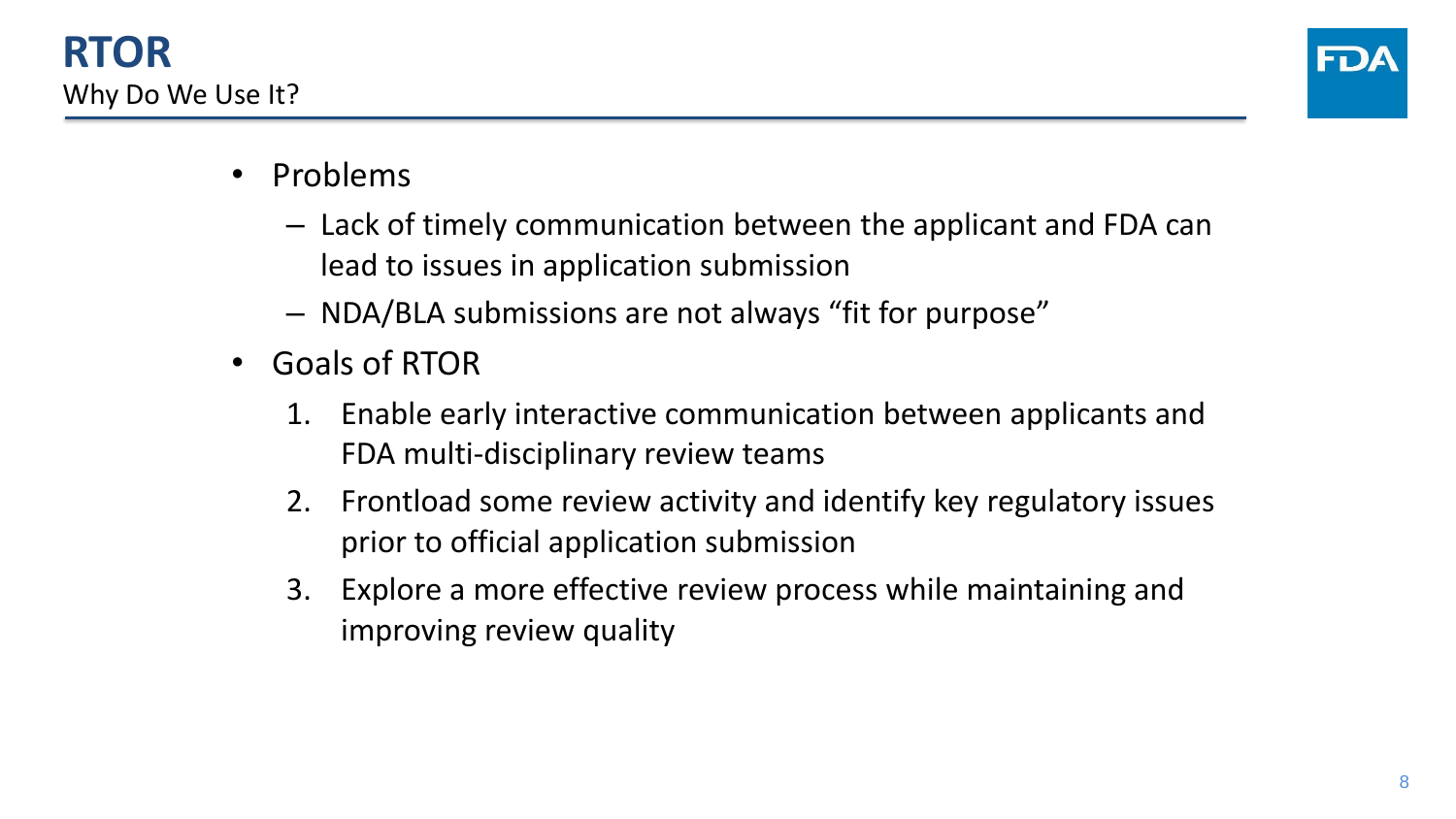## **RTOR**



#### Proposed Timeline for sNDA/sBLA

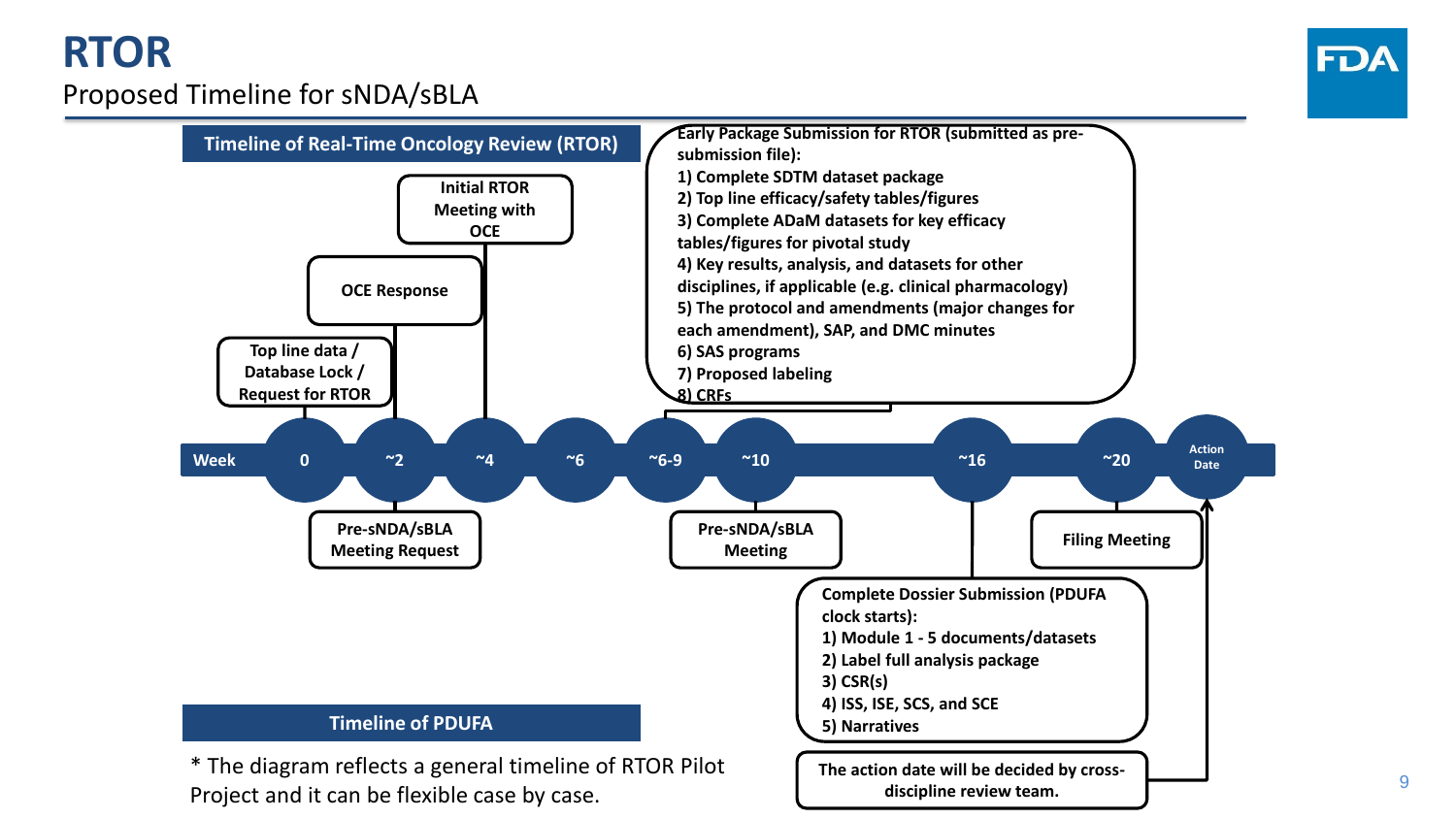## **Assessment Aid (AAid)**

What Is It?

- A voluntary submission from the applicant to facilitate FDA's assessment of the NDA/BLA application
- Developed based on the FDA Multidisciplinary Review Template
- For most issues, the sections are divided into 2 parts:
	- 1) The Applicant's Position
	- 2) The FDA's Assessment
		- $\checkmark$  Whether we agree with the applicant
		- $\checkmark$  What are our additional findings

An example:



The AAid serves as the FDA review document once completed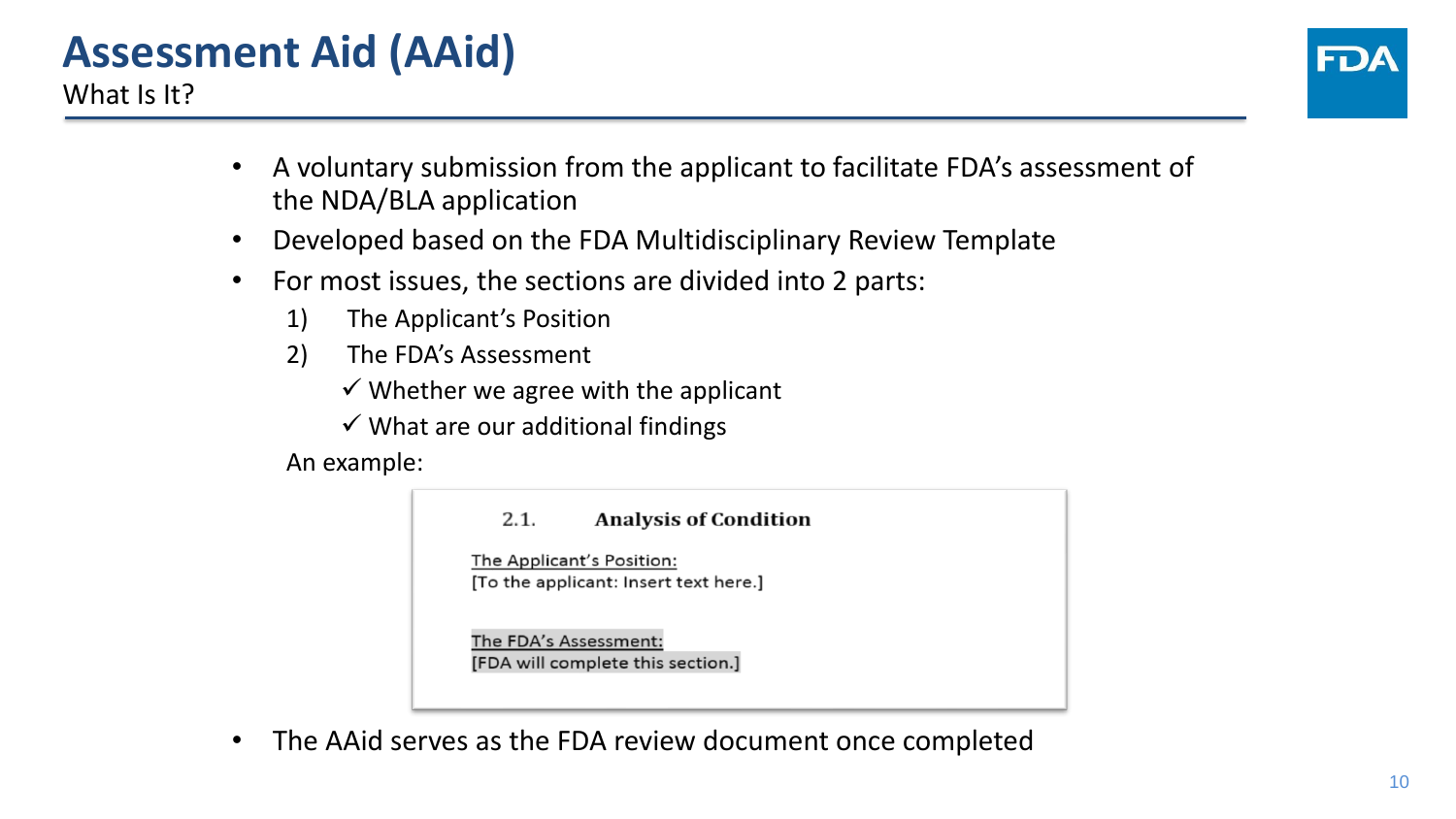



- The FDA's review should focus on assessment (critical thinking), not on repeating the applicant's analyses and statements
- The separation of the Applicant's positions and FDA's assessment clarifies:
	- the ownership of each statement
	- agreement/disagreement between the Applicant and the FDA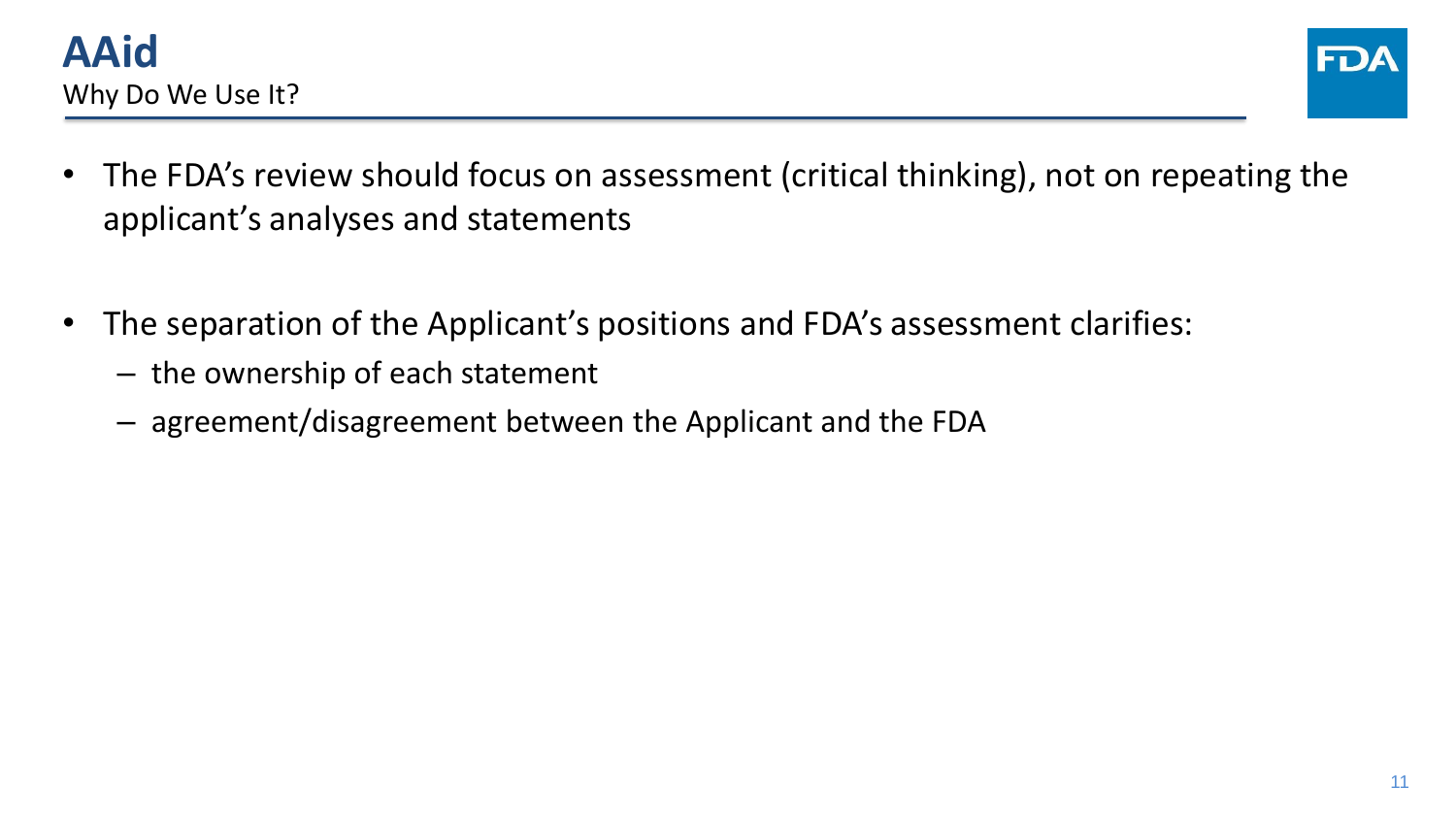

- The AAid can be used
	- for both NMEs and supplements
	- alone or together with RTOR
- The AAid template is sent to the applicant during IND stage
- The Applicant fills in their positions, and send back the document around the time of the NDA/BLA submission
- The FDA review team adds their assessment to the same document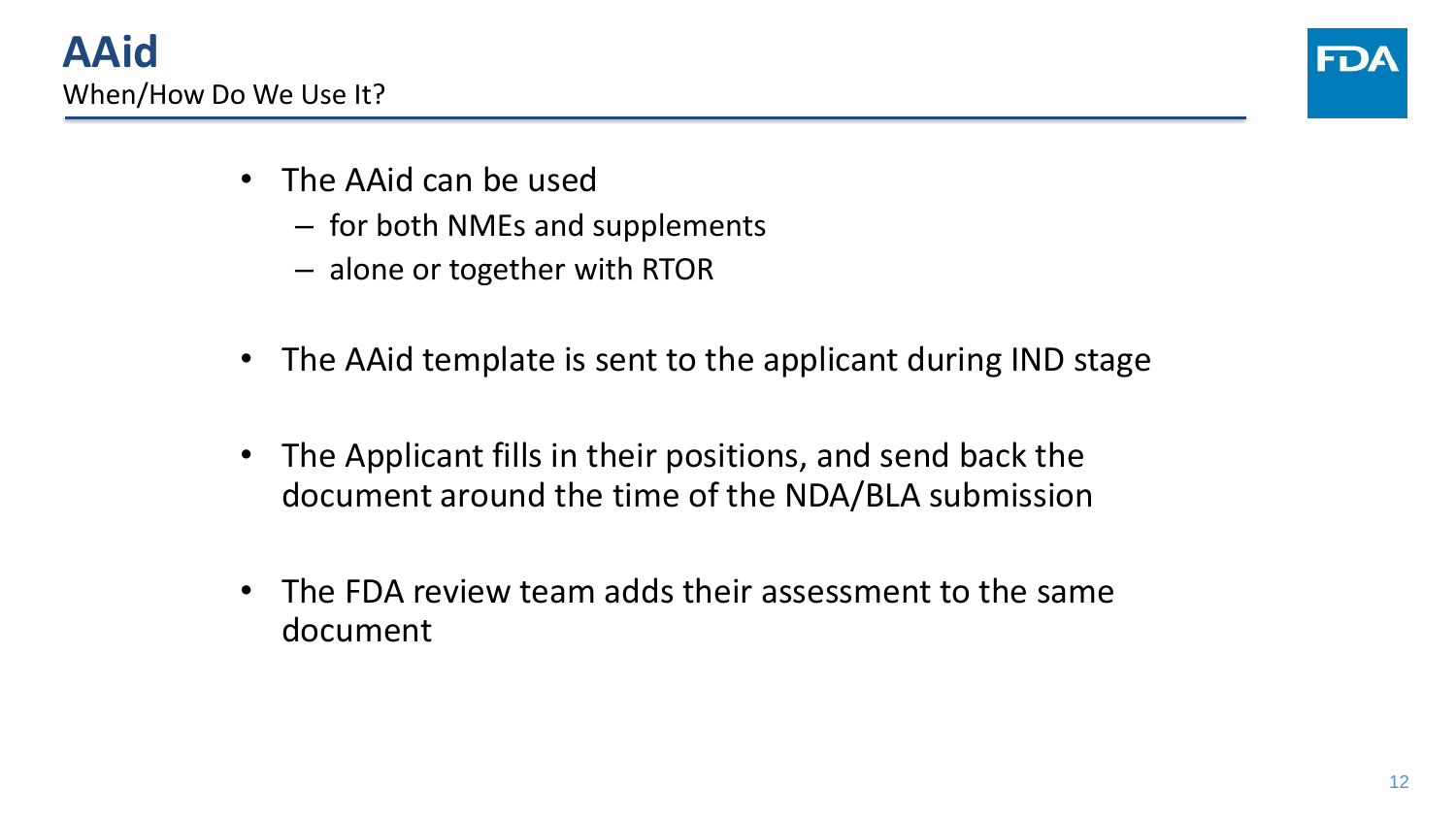

| <b>Drug Name</b>   | <b>FDA</b><br><b>Review</b><br><b>Division</b> | <b>SNDA/SBLA</b><br><b>Submission</b><br><b>Date</b> | <b>Approval</b><br><b>Action</b><br>(PDUFA date) | <b>RTOR</b>  | <b>AAid</b>  |
|--------------------|------------------------------------------------|------------------------------------------------------|--------------------------------------------------|--------------|--------------|
| <b>Ribociclib</b>  | DOP1                                           | 6/28/2018                                            | 7/18/2018<br>(12/28/2018)                        | $\mathbf{V}$ | $\mathbf{V}$ |
| Pembrolizumab      | DOP <sub>2</sub>                               | 3/23/2018                                            | 8/20/2018<br>(9/23/2018)                         | $\mathbf v$  |              |
| <b>Carfilzomib</b> | <b>DHP</b>                                     | 8/24/2018                                            | 9/28/2018<br>(2/24/2019)                         | $\mathbf{V}$ | $\mathbf{v}$ |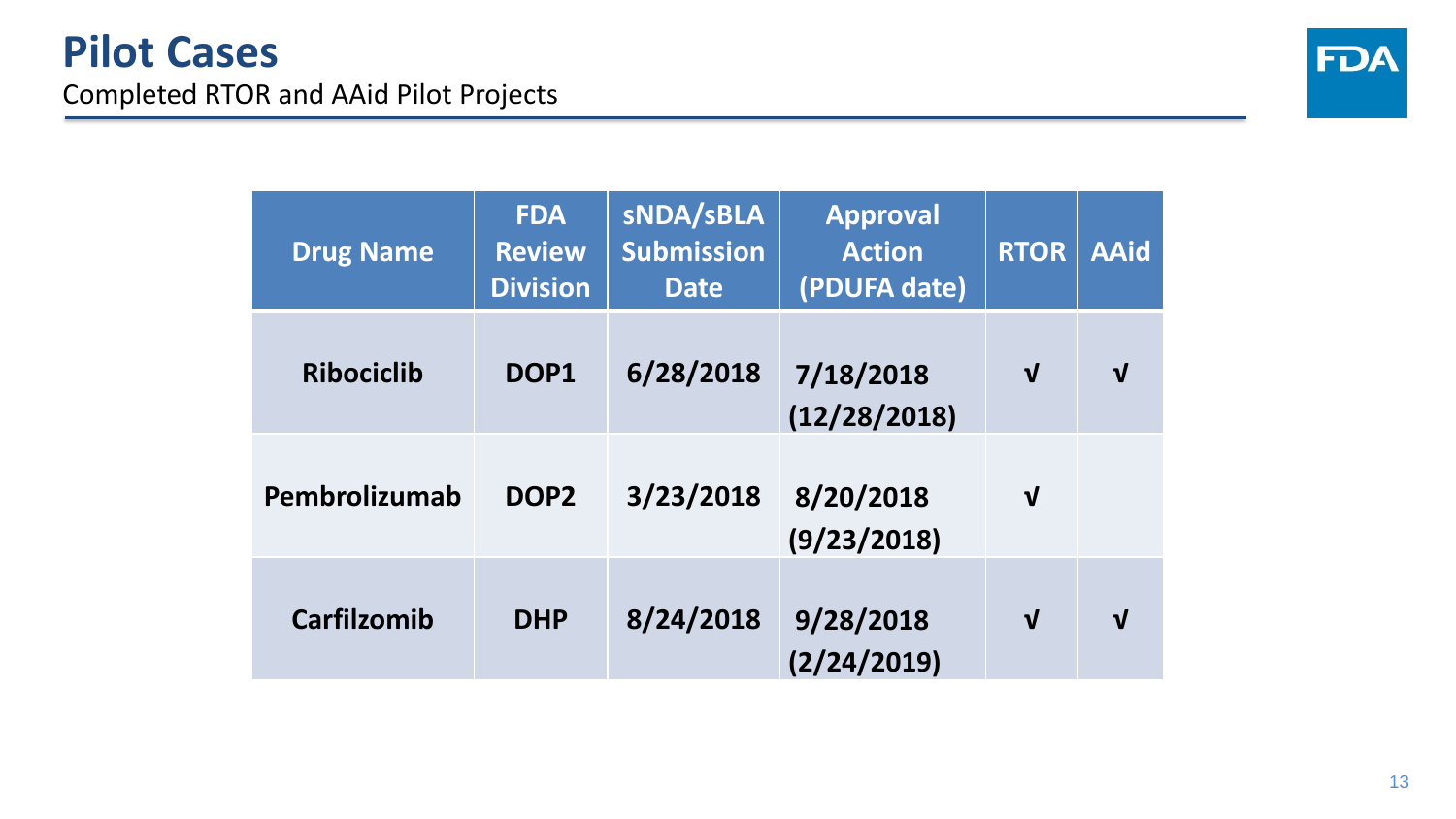### **Case Study**

#### Ribociclib Review/Approval



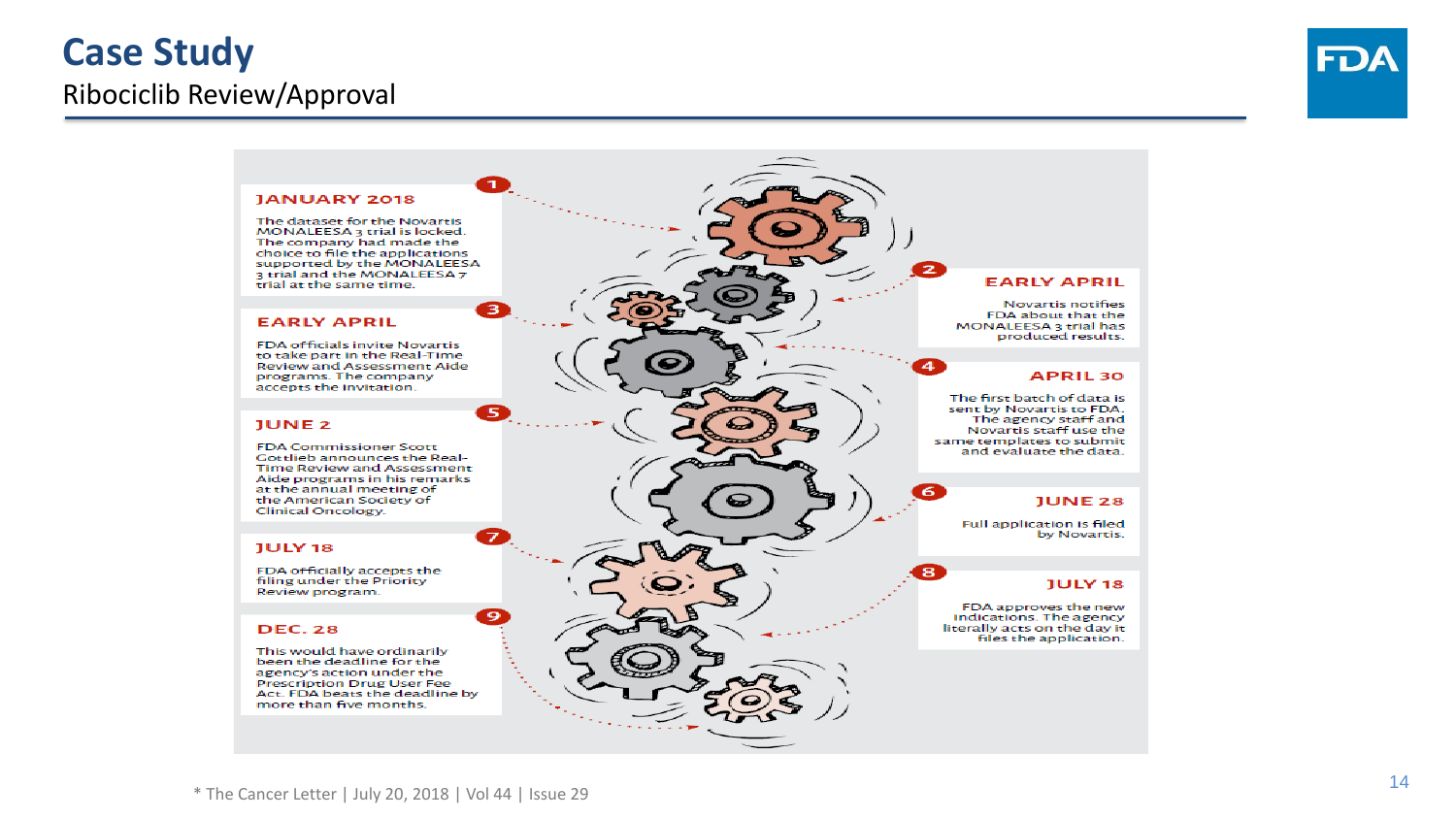

- Survey has been conducted with the FDA review teams
- Post action feedback meetings were held with the applicants
- Identified key to success:
	- Early engagement between the FDA and the applicants
		- The applicants need to change the preparation order of the different parts of the submission
	- Clear communication
		- FDA internal communication
			- Expectations and timelines
		- Communication between the FDA and the applicants
			- What type of information is needed, and when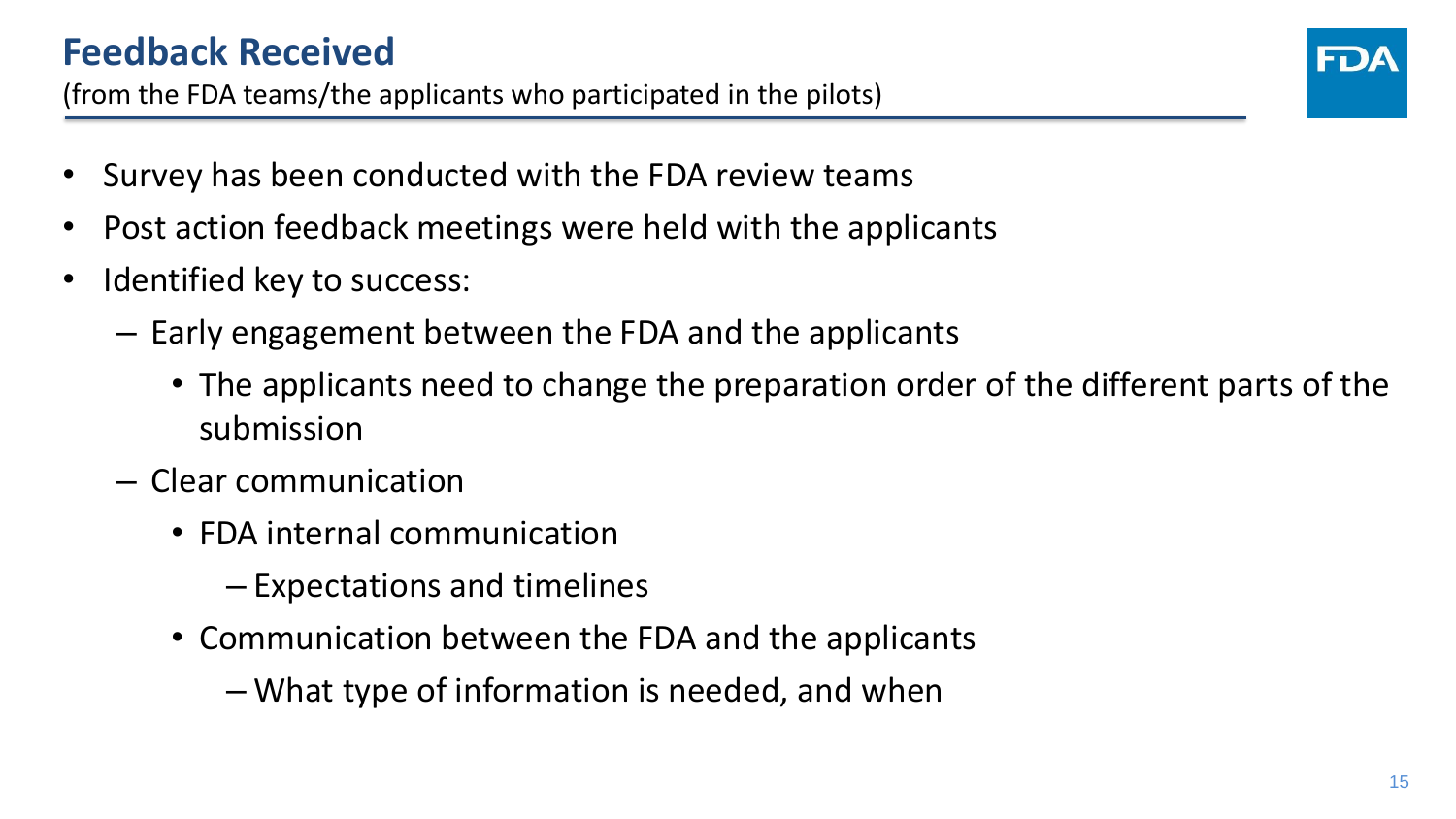

- The RTOR and AAid pilot programs can be used to improve review efficiency, while maintaining or improving review quality
- The RTOR and AAid pilots helped expedite patient access to new treatment options
- Early engagement and clear communication are critical for the success of the programs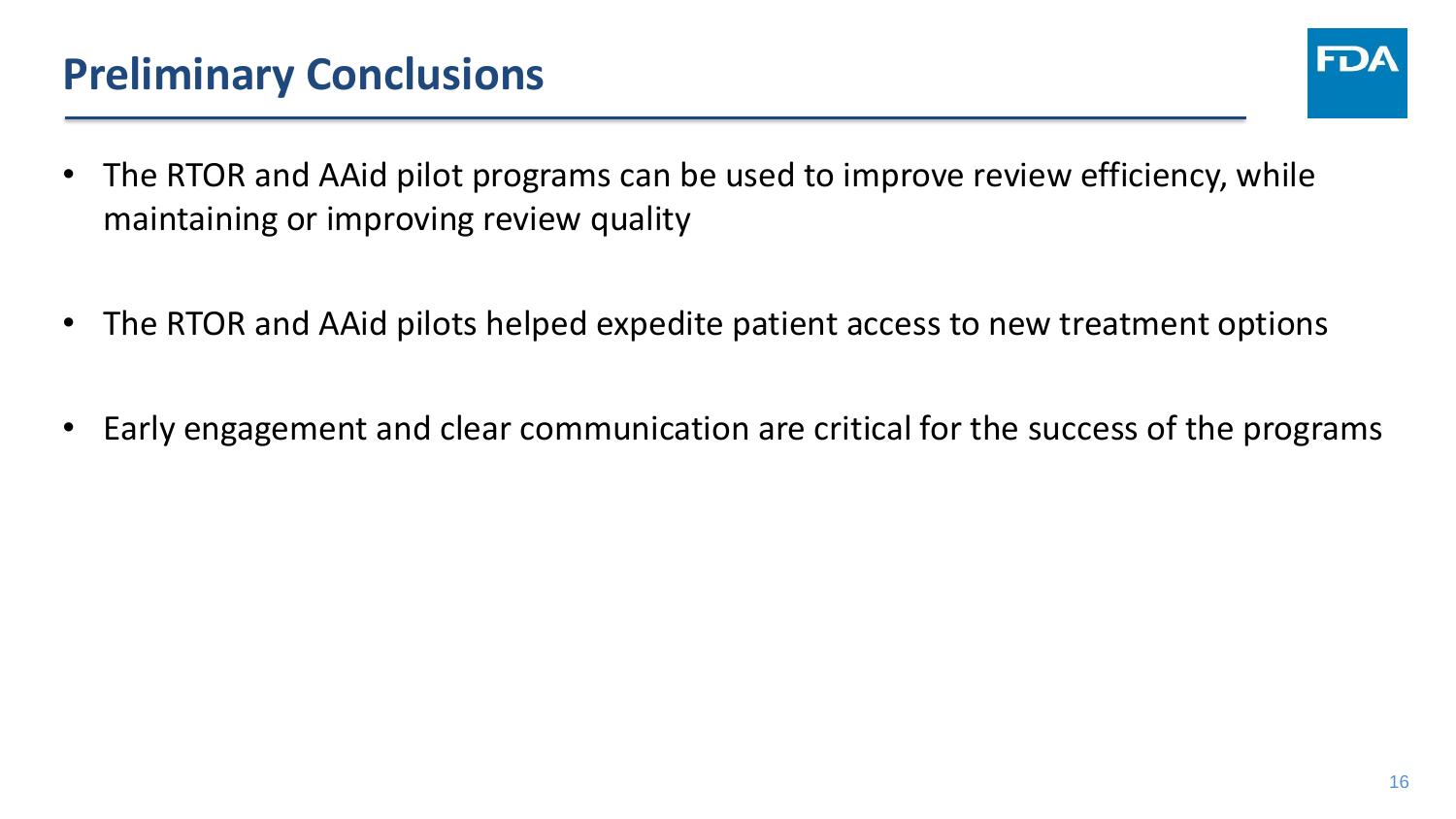## **Further information at OCE website**



#### – RTOR:

[https://www.fda.gov/AboutFDA/CentersOffices/OfficeofMedicalProductsandTobacco/OCE/](https://www.fda.gov/AboutFDA/CentersOffices/OfficeofMedicalProductsandTobacco/OCE/ucm612927.htm) ucm612927.htm

– AAid:

[https://www.fda.gov/AboutFDA/CentersOffices/OfficeofMedicalProductsandTobacco/OCE/](https://www.fda.gov/AboutFDA/CentersOffices/OfficeofMedicalProductsandTobacco/OCE/ucm612923.htm) ucm612923.htm

## **Thank You**